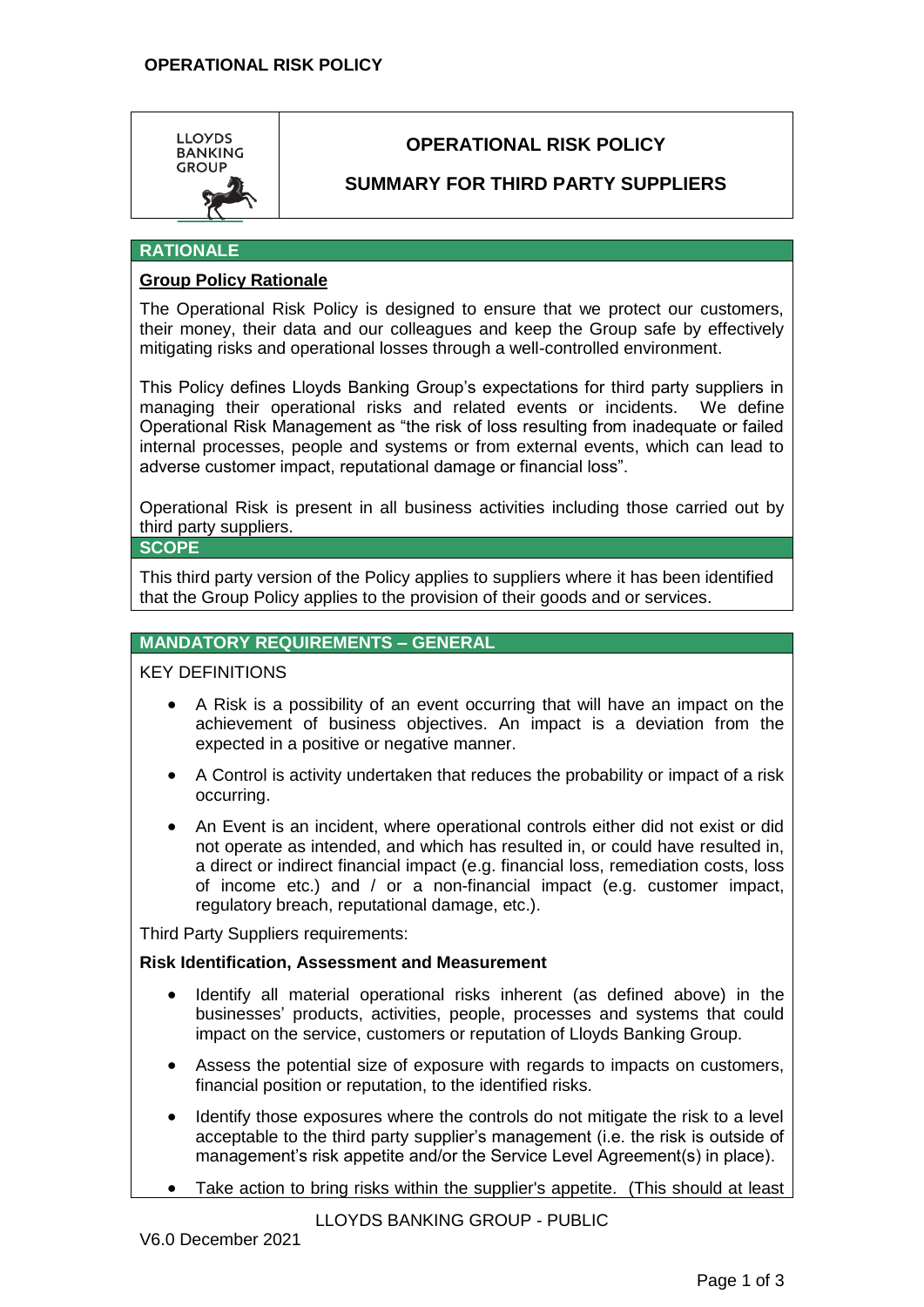align to the Service Level Agreement(s) in place).

 Ensure risk records are regularly reviewed and maintained to provide an accurate and up to date view.

#### **Control**

- Establish and maintain an effective and efficient control environment to ensure agreed service levels are met and to protect Lloyds Banking Group's customers, reputation, finances and management time & resources.
- Assess design and operating effectiveness of all Key Controls by conducting suitable periodic control assessments / tests (on at least an annual basis) to monitor their ongoing effectiveness.
- Take prompt action where weaknesses and/or gaps are identified in the controls, to optimise the control environment in a cost effective manner.

#### **Events**

- Notify the Group as soon as it is reasonably practical of any events as defined above or incidents actually or potentially impacting on the service, customers or reputation of Lloyds Banking Group. This will enable Lloyds Banking Group to assess the size of the issue, escalate appropriately and take any mitigating or remedial actions of its own in a timely manner. Details of the event escalation process will be agreed on a case by case basis in the contract and / or Service Level Agreement.
- Put in place processes to identify & understand Operational Risk Events, including the undertaking of root cause analysis.
- Retain responsibility for management of all Events or incidents.
- Take action to mitigate against future occurrences.

#### **Monitor and Report**

- Establish a clear governance structure for the reporting & escalation of operational risk within the Supplier and to Lloyds Banking Group.
- Use management information and indicators to monitor changes in risk exposures and provide early warnings of control weaknesses.
- Reporting and escalation of Events and other Management Information from the supplier to Lloyds Banking Group should normally be carried out via the Supplier Relationship Manager contact within Lloyds Banking Group.

| <b>KEY CONTROLS</b>                                                                                             |                                                                                                                                                                                                                                     |                  |
|-----------------------------------------------------------------------------------------------------------------|-------------------------------------------------------------------------------------------------------------------------------------------------------------------------------------------------------------------------------------|------------------|
| <b>Control Title</b>                                                                                            | <b>Control Description</b>                                                                                                                                                                                                          | <b>Frequency</b> |
| Risks are appropriately<br>identified and managed.                                                              | To ensure a good understanding of<br>all the risks a Risk Assessment is<br>undertaken by the Supplier                                                                                                                               | Annually         |
| Controls Framework in place<br>to sufficiently mitigate the<br>risks identified through the<br>risk assessment. | The Supplier on an ongoing basis<br>develops and implements<br>control activities that mitigate material<br>risks. All controls are assessed<br>/tested (on at least an annual basis)<br>to monitor their ongoing<br>effectiveness. | Annually         |
| Events are reported to Lloyds                                                                                   | The agreed event escalation process                                                                                                                                                                                                 | As per           |

LLOYDS BANKING GROUP - PUBLIC